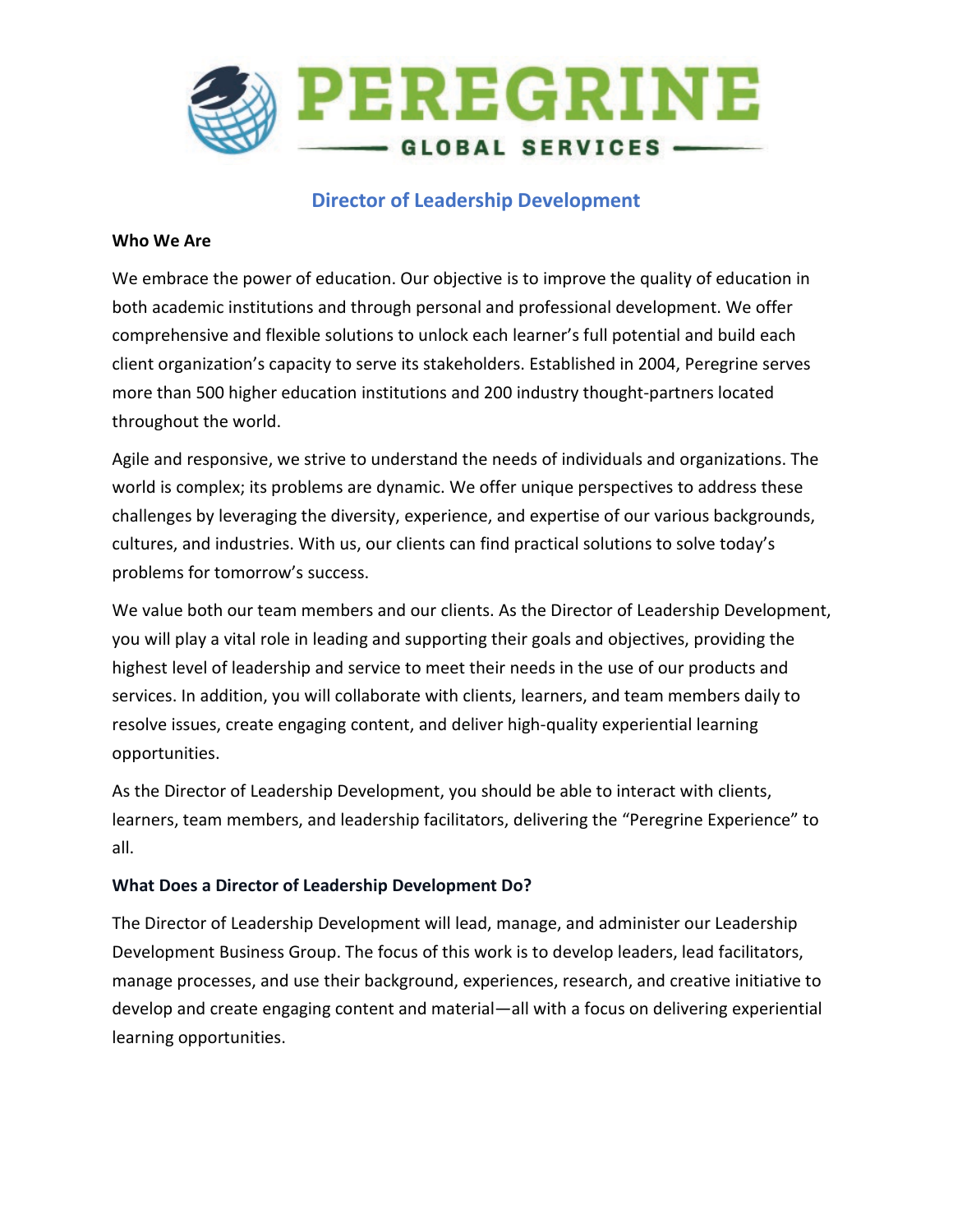#### **What We are Looking For**

- Proactively assist in building a positive culture focused on follow-up and follow-through supporting organizational communication, collaboration, and coordination
- A commitment to exceptional service, integrity, teamwork, respect, and leadership
- 5-8 years of relevant experience working as a supervisor and/or senior leader
- Proven ability to effectively present, facilitate, lead, and guide group presentations, oneon-one mentoring sessions, and group coaching
- Strong communication and presentation skills with the capability of developing credibility with individuals at all levels of an organization
- Flexible and proactive willingness to take ownership of situations and problems
- Proven ability to work and thrive in a fast-paced, results-oriented, hands-on environment
- Proven ability to gather requirements, manage projects, and coordinate multi-phased initiatives
- Consultative mindset in assessing client needs and recommending approaches and solutions
- A remarkable ability to accomplish tasks and deadlines in a fast-paced environment with a methodical approach to planning and execution
- Proven ability to step into both an organization and a role that has well-established clients, processes, and procedures and not only thrive but grow the program and operation
- Ability to work with people with a vast diversity of skills, personalities, backgrounds, cultures, and world experiences
- Preferred: College degree

If you are passionate about making a difference in the world, enjoy developing and growing other people, and have excellent communication, relationship-building, and leadership skills consider joining Team Peregrine.